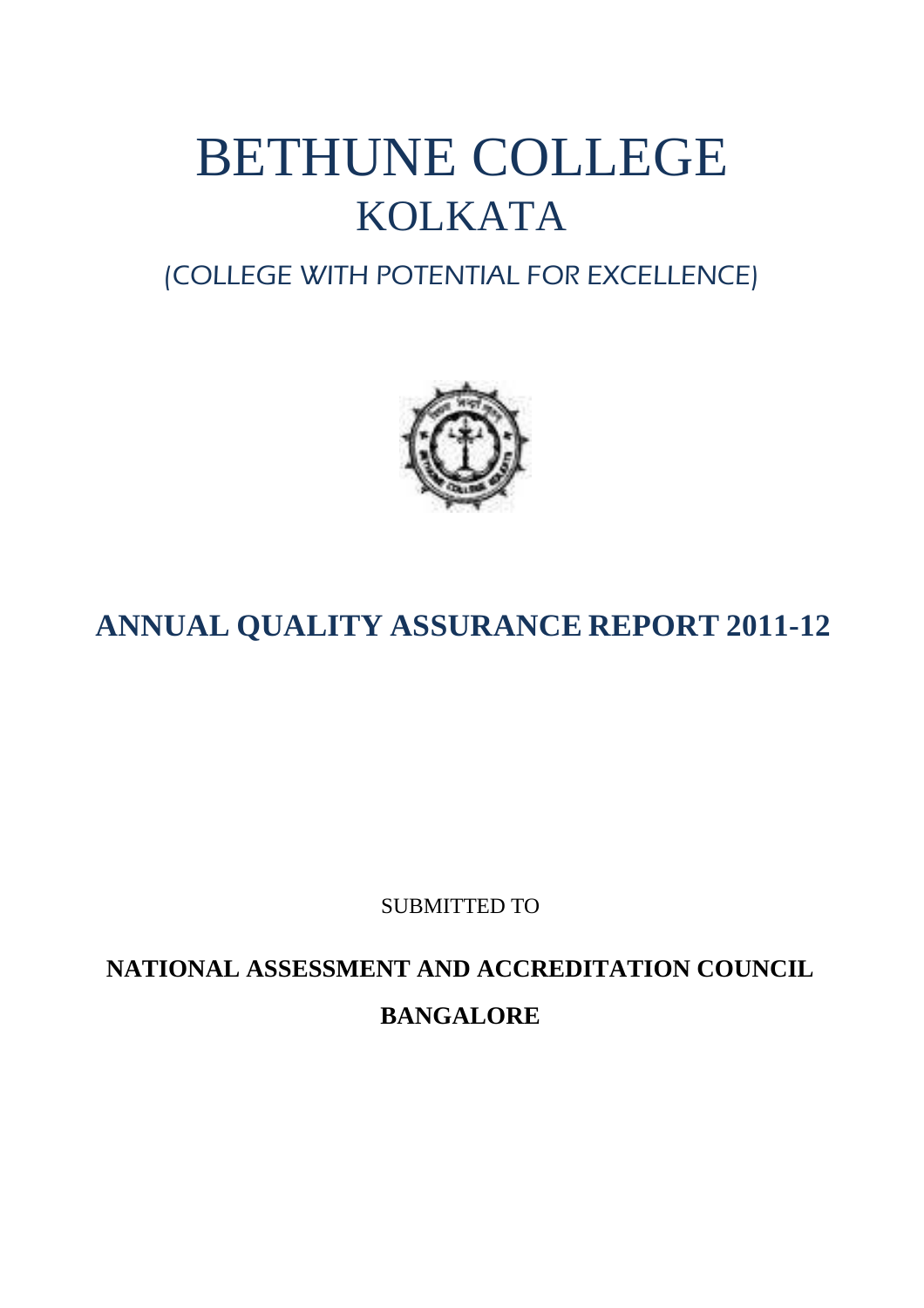

# ANNUAL QUALITY ASSURANCE REPORT (AQAR) OF THE IQAC: 2011-12 Bethune College (Affiliated to University of Calcutta), Kolkata

The NAAC has introduced a new on-line questionnaire for the annual report format to be submitted by the IQAC every year. The new format is a survey of the quality sustenance effort undertaken by the institution which would reflect the quality management strategies adopted. Broad areas cover all relevant quality enhancement efforts. It is envisaged that the response pattern by the institution would be a self-learning exercise in quality sustenance effort undertaken by the institutions. The survey also intends a quality mapping which would streamline IQAC activities. Based on the quality profile created by the institution,

strategies can be adapted to achieve the declared goals and objectives.

#### INSTRUCTIONS

This questionnaire is designed to make a survey of the basic processes related to quality management efforts in your institution. The survey consists of five sections.

- 1. General Profile
- 2. IQAC (Internal Quality Assurance Cell) activities
- 3. Academic and Research Outputs
- 4. Student Mentoring and Support System
- 5. Governance and Innovation

The activities of the institution in the above five sections or in other relevant areas are being surveyed to create quality profile for the year in relation to institutional vision and goals. The survey results would enable the institution and IQAC to create a quality index profile, which would be a selflearning exercise. Apart from the responses to the online survey, in case the NAAC requests for any further evidence, the information may be sent by hard copy*.* This would enable NAAC to make a diagnostic survey of national higher education scenario and the feedback will be provided to each participating institution. No judgment to categorization on institutional quality is intended.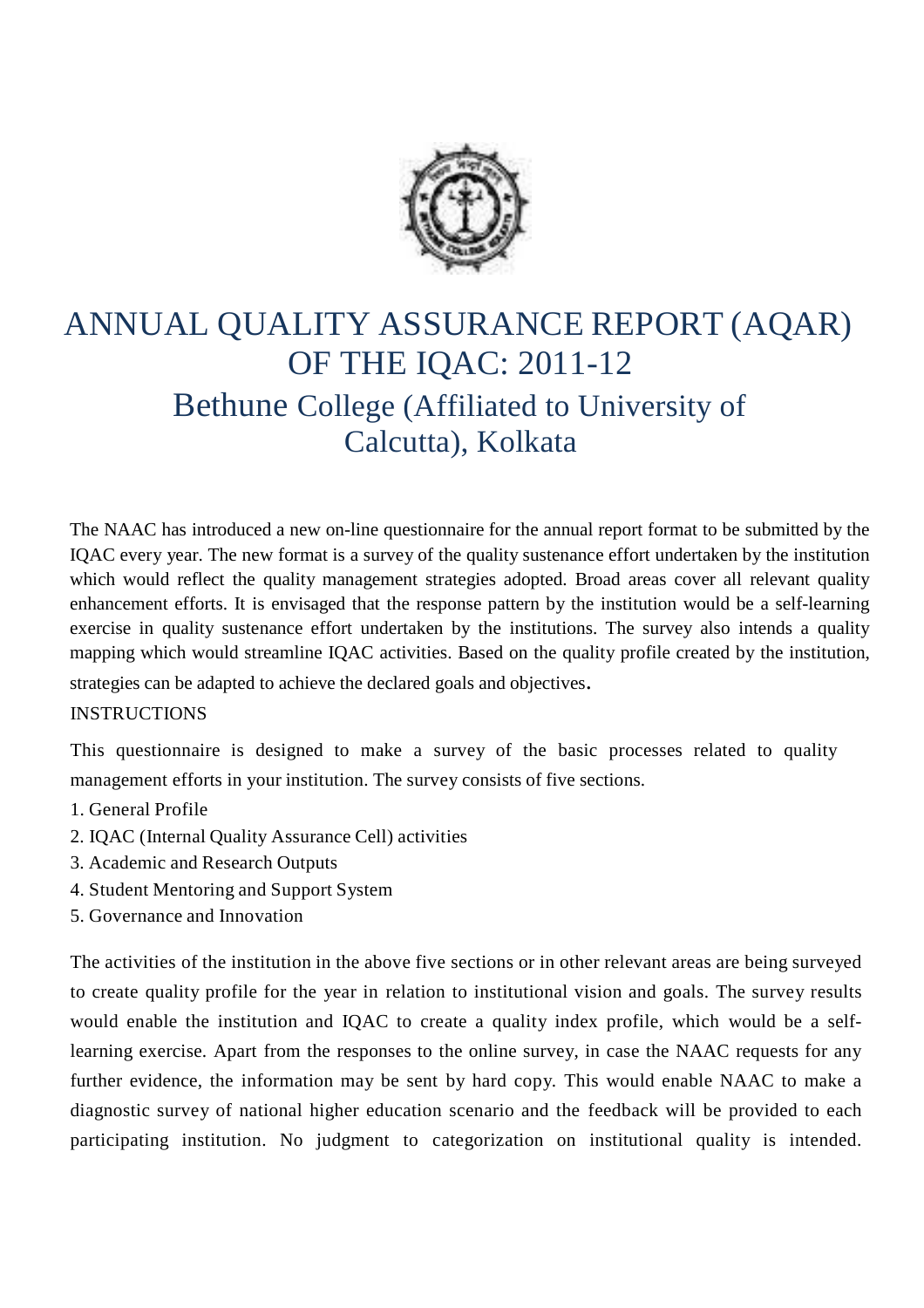| 1) Kindly provide the details of the institution |                         |  |
|--------------------------------------------------|-------------------------|--|
| Name of Institution:                             | <b>Bethune College</b>  |  |
|                                                  |                         |  |
| Year of establishment of the Institution:        | 1879                    |  |
| AddressLine1:                                    | 181, Bidhan Sarani,     |  |
| AddressLine2:                                    | Kolkata                 |  |
| City/Town:                                       | Kolkata                 |  |
| State:                                           | <b>West Bengal</b>      |  |
| Postal Code:                                     | 700006                  |  |
| <b>Email Address:</b>                            | bethunecollege@vsnl.net |  |

| 2) NAAC Accreditation/ Reaccreditation Details |       |
|------------------------------------------------|-------|
| Year of Accreditation/Reaccreditation:         | 2006  |
| <b>Current Grade:</b>                          |       |
| CGPA:                                          | 85.45 |
| 3) Institutional Status                        |       |
| <b>Affiliated College</b>                      |       |

| <b>Contact Person Details</b> |                                   |
|-------------------------------|-----------------------------------|
| Name of Head of Institution:  | Professor Sangeeta Tripathi Mitra |
| <b>Contact Phone:</b>         | 033-22192097, 9433358015          |
| Email:                        | sangeetatripathi003@yahoo.in      |
| Website URL:                  | www.bethunecollege.ac.in          |
| Name of IQAC Co-ordinator     | Dr. Sucheta Singha                |
| Email:                        | sucheta $07@$ yahoo.co.in         |

## **SECTION I**

This section is related to institutional goals, vision and mission, academic programmes and activities, strategies and action plans for institution building.

| 5) Number of academic programmes existing (Enter a number; 0 for nil)                                     |    |
|-----------------------------------------------------------------------------------------------------------|----|
| Undergraduate (BA/B.Sc./B.Com etc.)                                                                       | 14 |
| Post Graduate (MA/M.Sc./M.Com etc.)                                                                       |    |
| Research Programmes (M.Phil/PhD)                                                                          |    |
| <b>Certificate Programmes</b>                                                                             |    |
| <b>Professional Programmes</b><br>(B.Tech/M.Tech/B.Ed/M.Ed/Medicine/Pharmacy/Par<br>amedical/Nursing etc) |    |
| Other value added programmes                                                                              |    |
| Any other programme offered (Specify)                                                                     |    |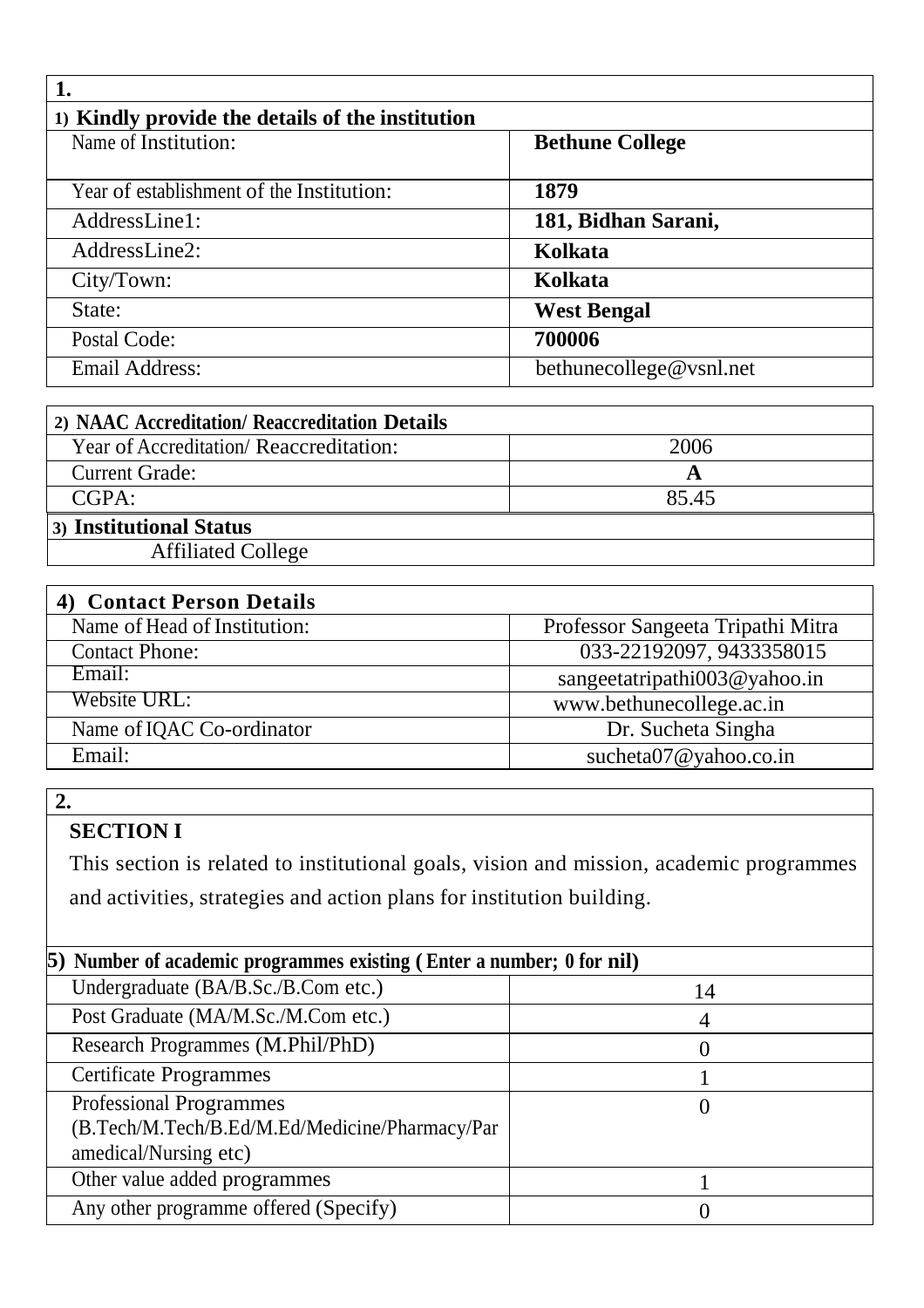| 6) Details on Programme Development (Enter a number; 0 for nil) |                |  |
|-----------------------------------------------------------------|----------------|--|
| New programmes added during the year                            | 0              |  |
| New programs designed                                           | ( )            |  |
| Programs under revision                                         | 0              |  |
| Interdepartmental collaborative programmes                      | 0              |  |
| Inter institutional collaborative programmes                    |                |  |
| Number of review committee recommendations                      | 0              |  |
| implemented (Total)                                             |                |  |
| Number of NAAC peer team recommendations                        | $\overline{0}$ |  |
| implemented                                                     |                |  |
| Number of UGC/any other expert committee                        | $\theta$       |  |
| recommendations implemented                                     |                |  |
| Number of review committee recommendation under                 | $\overline{2}$ |  |
| implementation                                                  |                |  |
| Number of NAAC peer team recommendations                        | 0              |  |
| under implementation                                            |                |  |
| Number of UGC/ any other expert committee                       | 0              |  |
| recommendations under implementation                            |                |  |

| 7) Faculty Details (Enter a number; 0 for nil)       |    |
|------------------------------------------------------|----|
| Total faculty strength required as per norms for all | 99 |
| programmes                                           |    |
| Total faculty on rolls                               |    |
| Faculty added during the year                        |    |
| Faculty positions vacant                             | 28 |
| Faculty left during the year                         |    |
| Total number of visiting faculty                     |    |
| Total number of guest faculty                        |    |

| 8) Qualification of Faculty |    |  |
|-----------------------------|----|--|
| PhD and Above               | Χd |  |
| M. Phil                     |    |  |
| <b>Masters</b>              | 35 |  |
| Any other (Specify)         |    |  |

| 9) Faculty qualification improvement         |  |  |
|----------------------------------------------|--|--|
| PhD awarded to existing faculty              |  |  |
| M. Phil awarded to existing faculty          |  |  |
| Any other degree awarded to existing faculty |  |  |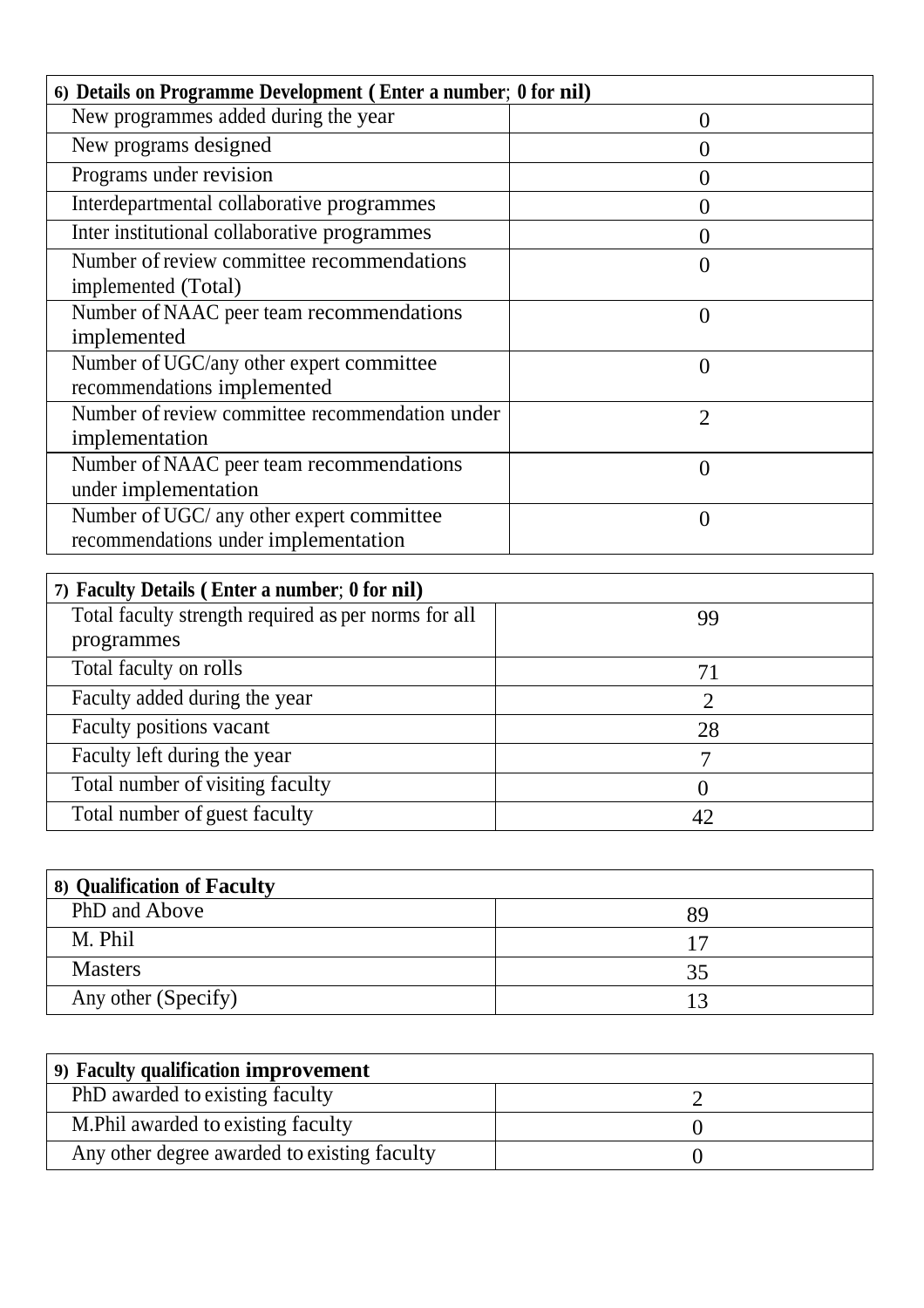| 10) Administrative Staff Details (Enter a number; 0 for nil) |  |  |
|--------------------------------------------------------------|--|--|
| Administrative staff (total sanctioned)                      |  |  |
| Administrative staff (Actual strength)                       |  |  |
| Added during the year of reporting                           |  |  |
| Left during the year                                         |  |  |
| Number of posts vacant                                       |  |  |

| (11) Technical support Staff Details (Enter a number; 0 for Nil) |  |  |
|------------------------------------------------------------------|--|--|
| Technical Support Staff (Total sanctioned strength)              |  |  |
| <b>Technical Support Staff (Actual strength)</b>                 |  |  |
| Added during the year                                            |  |  |
| Left during the year                                             |  |  |
| Number of posts vacant                                           |  |  |

#### **SECTION II**

This section surveys the quality sustenance and development activities during the year taken up by IQAC.

It reflects quality management structure, strategies, and processes which would enhance academic quality of the institution as perceived by faculty, students, alumni, and other stakeholders (social perception of the institution) in line with the vision, mission and goals of the institution.

|  | 12) Establishment details |  |
|--|---------------------------|--|
|--|---------------------------|--|

Year of establishment of IQAC 29-11-2006

DD-MM-YYYY

| 13) Composition of IQAC (Enter a number; 0 for nil) |    |
|-----------------------------------------------------|----|
| Number of IQAC members                              | 10 |
| Number of Alumni in IQAC                            |    |
| Number of Students in IQAC                          |    |
| Number of Faculty in IQAC                           | 6  |
| Number of Administrative Staff in IQAC              |    |
| Number of Technical Staff in IQAC                   |    |
| <b>Number of Management Representatives</b>         |    |
| Number of External experts in IQAC                  |    |
| Number of any other stakeholder and community       |    |
| representatives                                     |    |

| 14) IQAC Meetings                            |  |
|----------------------------------------------|--|
| Number of IQAC meetings held during the year |  |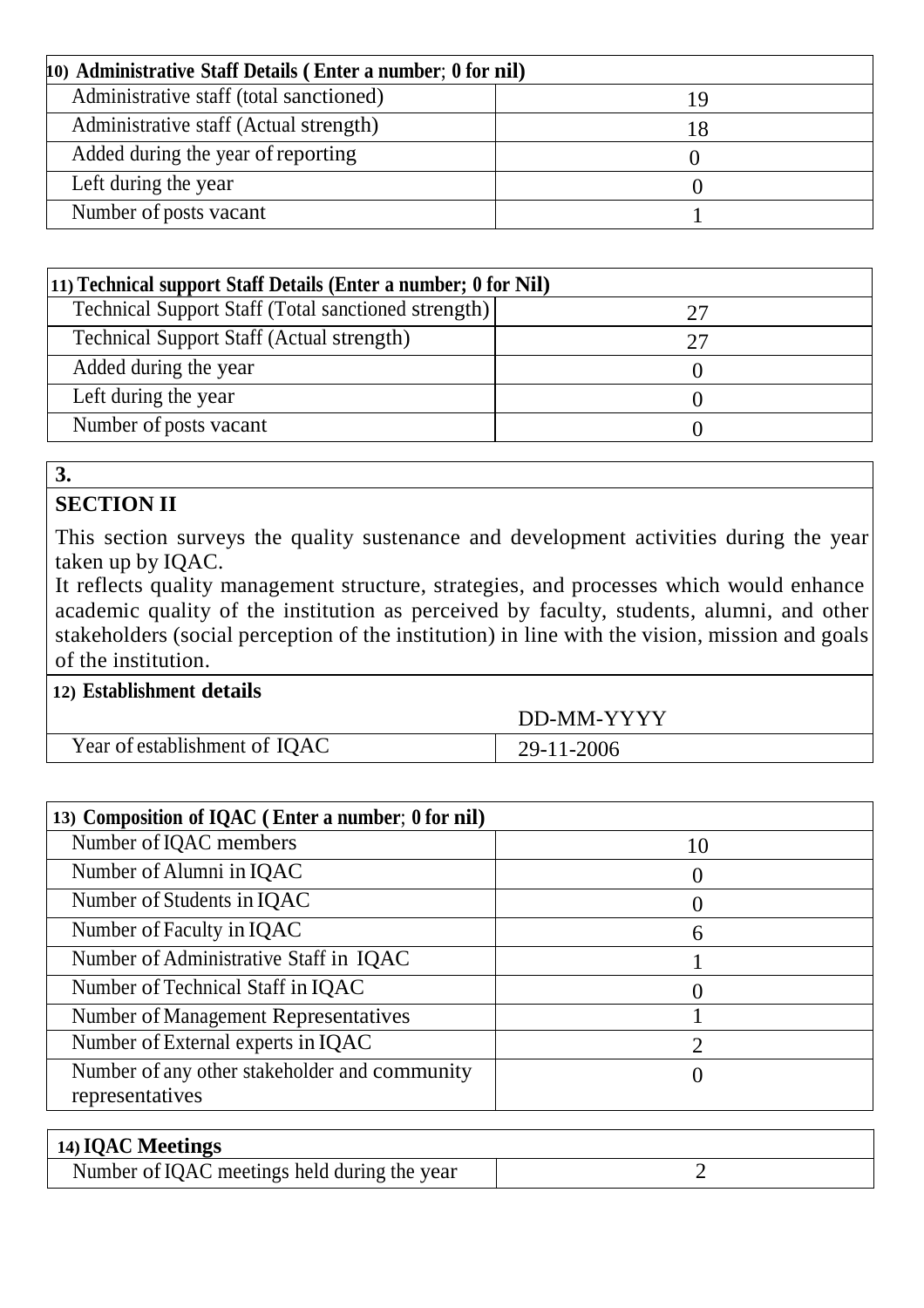# **15) Whether Calendar of activities of IQAC formulated for the academic year : No**

| 16) IQAC Plans for Development (Enter a number; 0 for nil) |                  |
|------------------------------------------------------------|------------------|
| Number of academic programmes proposed                     |                  |
| Number of value added programmes proposed                  |                  |
| Number of skill oriented programmes proposed               |                  |
| Number of faculty competency and development               |                  |
| programmes proposed                                        |                  |
| Number of other staff development programmes               | $\left( \right)$ |
| proposed                                                   |                  |
| Number of student mentoring programmes                     |                  |
| proposed                                                   |                  |
| Number of co-curricular activities proposed                | $\mathcal{D}$    |
| Number of inter departmental cooperative schemes           |                  |
| proposed                                                   |                  |
| Number of community extension programmes                   | 5                |
| proposed                                                   |                  |
| Any other programmes proposed (Specify)                    | 3                |

| 17) IQAC Plans for development & implementations (Enter a number; 0 for nil) |                |
|------------------------------------------------------------------------------|----------------|
| Number of academic programmes implemented                                    |                |
| Number of value added programmes implemented                                 |                |
| Number of skill oriented programmes implemented                              |                |
| Number of faculty competency and development                                 |                |
| programmes implemented                                                       |                |
| Number of other staff development programmes                                 | 11             |
| implemented                                                                  |                |
| Number of student mentoring programmes                                       |                |
| implemented                                                                  |                |
| Number of co-curricular activities implemented                               | $\overline{2}$ |
| Number of inter departmental cooperative                                     |                |
| programs implemented                                                         |                |
| Number of community extension programmes                                     | 21             |
| implemented                                                                  |                |
| Any other programmes suggested that are                                      | $\Omega$       |
| implemented (Specify)                                                        |                |

| 18) IQAC Plans for development & implementations (Enter a number; 0 for nil) |  |
|------------------------------------------------------------------------------|--|
| Number of seminars/conferences/workshops                                     |  |
| organized by IQAC within the institution                                     |  |
| Number of participants from the institution                                  |  |
| Number of participants from outside                                          |  |
| Number of external experts invited                                           |  |
| Number of external conferences/seminars/                                     |  |
| workshops on institutional quality attended                                  |  |
| Number of events conducted with IQACs of other                               |  |
| institutions as collaborative programs                                       |  |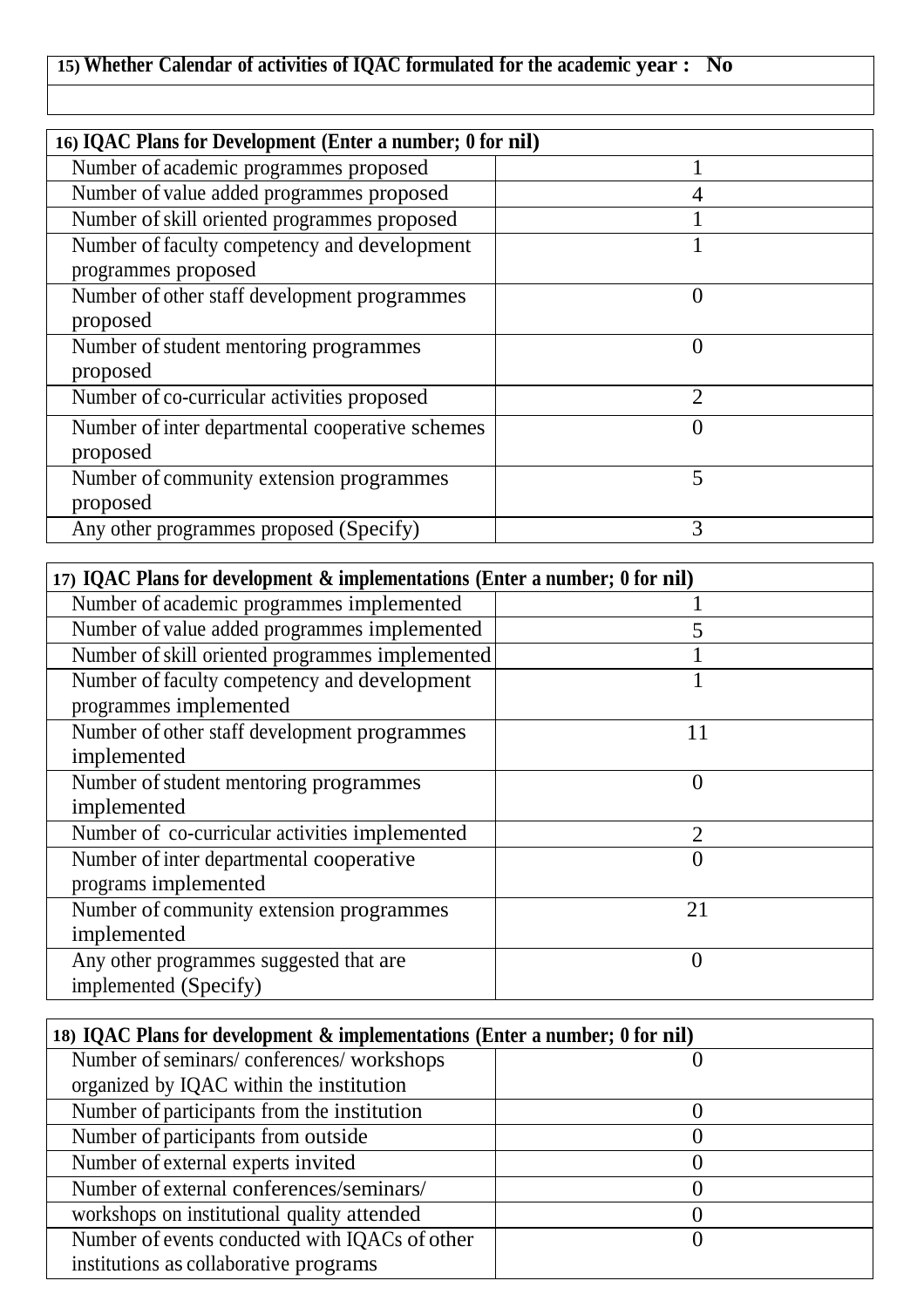| 19) Did IQAC receive any funding from UGC during the year? |  |
|------------------------------------------------------------|--|
| Y es                                                       |  |
|                                                            |  |

#### 20) If the response to Qn. 19 is Yes, please provide the amount received from UGC – (Input  $0$  – if **NA/NIL-) Any other source including internal financial support from the management (Specify amount)**

Amount Received from UGC 0 Amount Received from any other source including the college management

**21) Any significant contribution made by IQAC on quality enhancement during current year (Please provide details in bullet format)**

- Solar Cell Installation
- $\bullet$ Feedback from peer group of the University is collected to maintain proper teaching methodology

0

Financial transactions are audited internally and by Govt. appointed auditors

#### **4.**

#### **SECTION III**

In this section the events, activities, and outputs in the field of research and academic areas are being surveyed.

| 22) Number of academic programmes existing (Enter a number; 0 for nil) |                  |
|------------------------------------------------------------------------|------------------|
| Number of new academic programs developed or                           | $\theta$         |
| designed by faculty                                                    |                  |
| Number of faculty members involved in curriculum                       | 29               |
| restructuring/revision/syllabus development                            |                  |
| Number of programs in which evaluation process                         | $\theta$         |
| reformation taken up and implemented                                   |                  |
| Number of active teaching days during the current                      | 208              |
| academic year                                                          |                  |
| Average percentage of attendance of students                           | 70               |
| Percentage of classes engaged by guest faculty and                     | 10               |
| temporary teachers                                                     |                  |
| Number of self-financed programmes offered                             | $\theta$         |
| Number of aided programmes offered                                     | $\left( \right)$ |
| Number of programmes discontinued during the                           | $\theta$         |
| year                                                                   |                  |

| 23) Whether any systematic student feedback mechanism is in place? | Yes |
|--------------------------------------------------------------------|-----|
|--------------------------------------------------------------------|-----|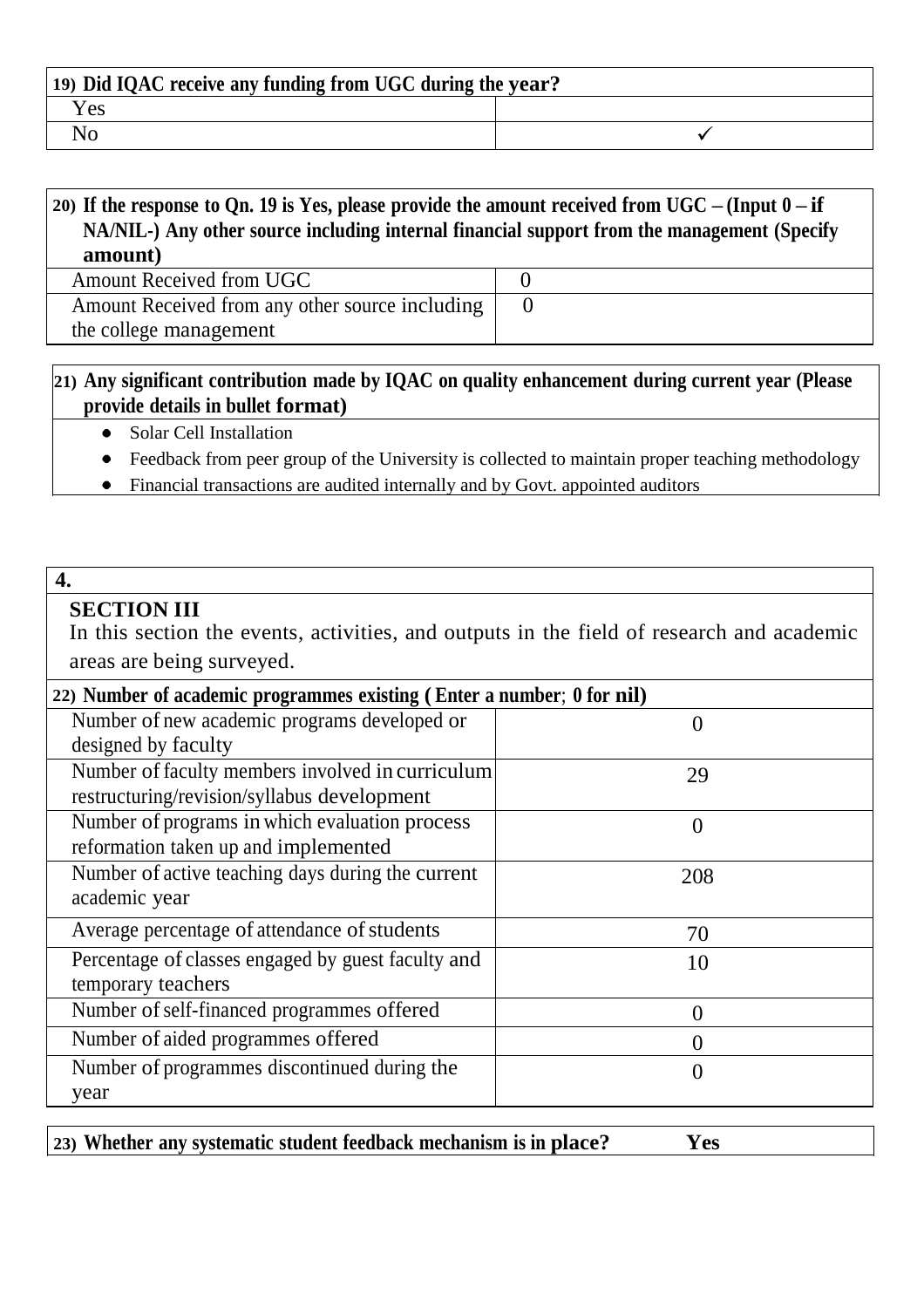| 24) Feedback Details (If answer to Question 23 is Yes) |     |
|--------------------------------------------------------|-----|
| Percentage of courses where student feedback is        | 100 |
| taken                                                  |     |

| 25) Is feedback for improvement provided to the faculty?             | <b>Yes</b>     |
|----------------------------------------------------------------------|----------------|
| 26) Faculty Research, Projects, and Publication details for the year |                |
| Number of major research projects undertaken                         | $\theta$       |
| during the year                                                      |                |
| Number of minor research projects undertaken                         | 3              |
| during the year                                                      |                |
| Number of major ongoing projects                                     | $\theta$       |
| Number of minor ongoing projects                                     |                |
| Number of major projects completed                                   | $\overline{4}$ |
| Number of minor projects completed                                   | $\overline{7}$ |
| Number of major project proposals submitted for                      | $\overline{0}$ |
| external funding                                                     |                |
| Number of minor project proposals submitted for                      | $\overline{0}$ |
| external funding                                                     |                |
| Number of research publications in peer reviewed                     | 14             |
| journals                                                             |                |
| Number of research publications in international peer                | 6              |
| reviewed journals                                                    |                |
| Number of research publications in national peer                     | 6              |
| reviewed journals                                                    |                |
| Number of research papers accepted for publication                   | $\overline{2}$ |
| in international peer reviewed journals                              |                |
| Number of research papers accepted for publication                   | $\theta$       |
| in national peer reviewed journals                                   |                |
| Average of impact factor of publications reported                    | 1.534          |
| Number of books published                                            | 3              |
| Number of edited books published                                     | 2              |
| Number of books (single authored) published                          |                |
| Number of books(co-authored) published                               | $\overline{0}$ |
| Numbers of conferences attended by faculty                           | 46             |
| Number of international conferences attended                         | 15             |
| Number of national conferences attended                              | 31             |
| Number of papers presented in conferences                            | 14             |
| Number of papers presented in international                          | 9              |
| conferences                                                          |                |

Number of papers presented in national conferences 5 Number of conferences organized by the institution and  $\vert$  and  $\vert$  and  $\vert$  and  $\vert$  and  $\vert$  and  $\vert$  and  $\vert$  and  $\vert$  and  $\vert$  and  $\vert$  and  $\vert$  and  $\vert$  and  $\vert$  and  $\vert$  and  $\vert$  and  $\vert$  and  $\vert$  and  $\vert$  and  $\vert$  Number of faculty acted as experts resource persons | 10

0

Number offaculty acted as experts resource persons

- international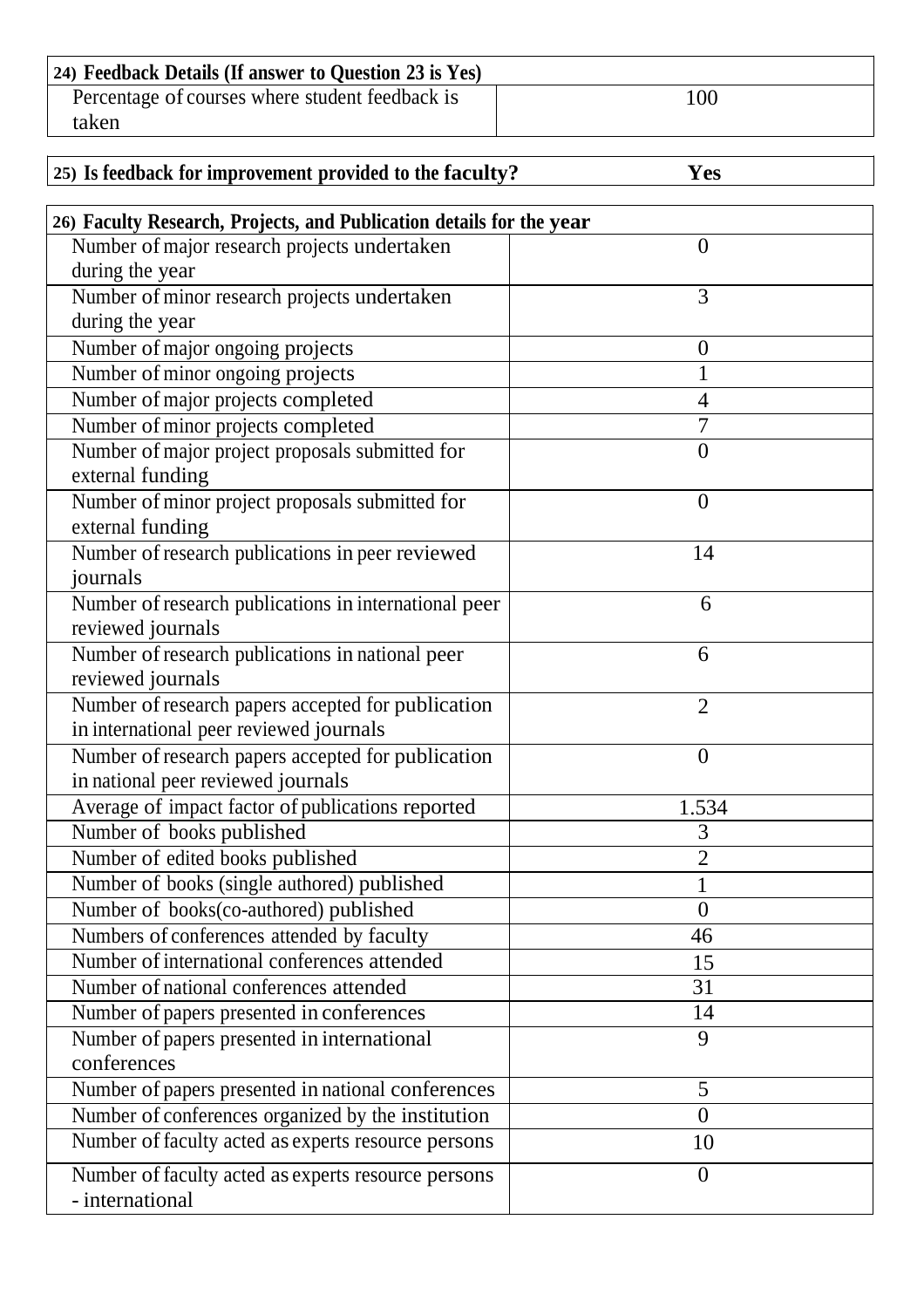| Number of faculty acted as experts resource persons - | 10             |
|-------------------------------------------------------|----------------|
| national                                              |                |
| Number of collaborations with international           | $\theta$       |
| institutions                                          |                |
| Number of collaborations with national institutions   | $\theta$       |
| Number of linkages created during the year            |                |
| Total budget for research for current year as a       |                |
| percentage of total institution budget                |                |
| Amount of external research funding received in the   | Rs. 5,67,000   |
| year                                                  |                |
| Number of patents received in the year                | 0              |
| Number of patents applied for in the year             |                |
| Number of research awards/recognitions received by    |                |
| faculty and research fellows of the institute in the  |                |
| year                                                  |                |
| Number of PhDs awarded during the year                | $\overline{2}$ |
| Percentage of faculty members invited as external     | 17.3           |
| experts/resource persons/reviewers/referees or any    |                |
| other significant research activities                 |                |

#### **SECTION IV**

This section deals with Student Mentoring and Support System existing in the Institution. This includes student activities, mentoring, and opportunities for development and inclusive practices.

| 27) Number of academic programmes existing (Enter a number; 0 for nil) |                |
|------------------------------------------------------------------------|----------------|
| The total intake of students for various courses                       | 473            |
| (Sanctioned)                                                           |                |
| Actual enrollment during the year                                      | 429            |
| Student dropout percentage during the year                             | $\overline{2}$ |
| Success percentage in the final examination across                     | 99             |
| the courses                                                            |                |
| Number of academic distinctions in the final                           | 6, 2%          |
| examination and percentage                                             |                |
| Number of students who got admitted to                                 | 10             |
| institutions of national importance                                    |                |
| Number of students admitted to institutions abroad                     |                |
| Number of students qualified in UGC NET/SET                            | 16             |
| Number of students qualified GATE/ CAT/ other                          | 8              |
| examination (Specify)                                                  |                |

# **28) Does student support mechanism exist for coaching for competitive examinations? No**

| 29) Student participation, if response is ves to On. 28 |  |
|---------------------------------------------------------|--|
| Number of students participated                         |  |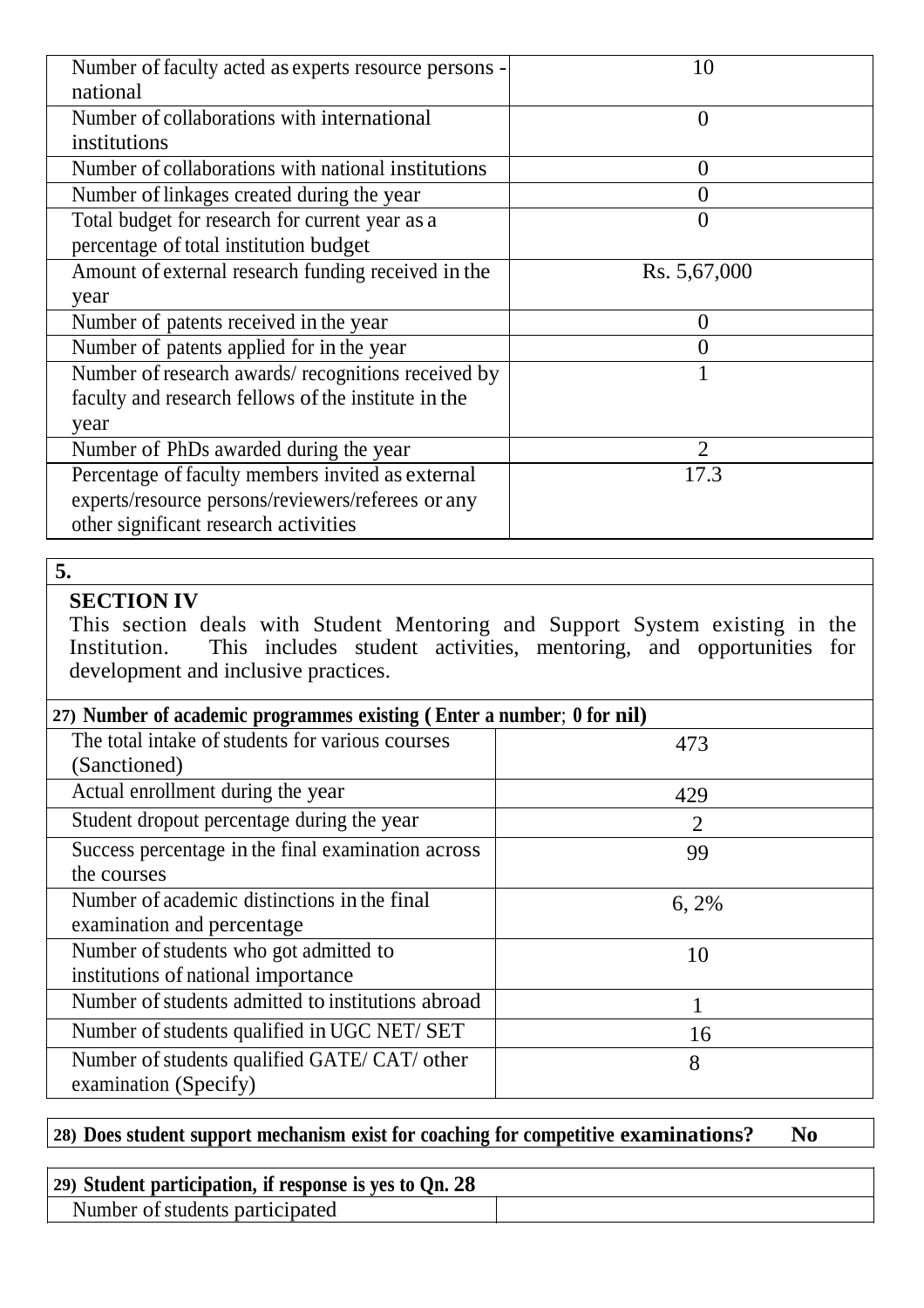| 30) Does student counseling and guidance service exist?         | <b>Yes</b>     |  |
|-----------------------------------------------------------------|----------------|--|
| 31) Student participation, if answer to Qn. 30 is yes           |                |  |
| Number of students participated                                 | 18             |  |
|                                                                 |                |  |
| 32) Career Guidance                                             |                |  |
| Number of career guidance programmes organized                  | 4              |  |
| Percentage of students participated in career                   | 20             |  |
| guidance programmes                                             |                |  |
|                                                                 |                |  |
| 33) Is there provision for campus placement                     | N <sub>0</sub> |  |
|                                                                 |                |  |
| 34) If yes to Qn. 33                                            |                |  |
| Number of students participated in campus                       | $\overline{0}$ |  |
| selection programmes                                            |                |  |
| Number of students selected for placement during                | $\overline{0}$ |  |
| the year                                                        |                |  |
|                                                                 |                |  |
| 35) Does gender sensitization program exist?                    | Yes            |  |
|                                                                 |                |  |
| 36) If Answer is Yes to Question 35                             |                |  |
| Number of programmes organized                                  | $\overline{2}$ |  |
|                                                                 |                |  |
| 37) Student activities                                          |                |  |
| Number of students participated in external cultural            | 20             |  |
| events                                                          |                |  |
| Number of prizes won by students in external<br>cultural events | 13             |  |
| Number of cultural events conducted by the                      | $\Omega$       |  |
| institute for the students                                      | ð              |  |
| Number of students participated in international                |                |  |
| sports and games events                                         | $\overline{0}$ |  |
| Number of students participated in national level               |                |  |
| sports and games events                                         | $\overline{2}$ |  |
| Number of students participated in state level                  | 1              |  |
| sports and games events                                         |                |  |
| Number of students participated in university level             | $\overline{0}$ |  |
| sports and games events                                         |                |  |
| Number of prizes won by students in international               | $\overline{0}$ |  |
| sports and games events                                         |                |  |
| Number of prizes won by students in national level              | $\overline{0}$ |  |
| sports and games events                                         |                |  |
| Number of prizes won by students in state level                 | $\overline{0}$ |  |
| sports and games events                                         |                |  |
| Number of prizes won by students in university                  | $\overline{0}$ |  |
| level sports and games events                                   |                |  |
|                                                                 |                |  |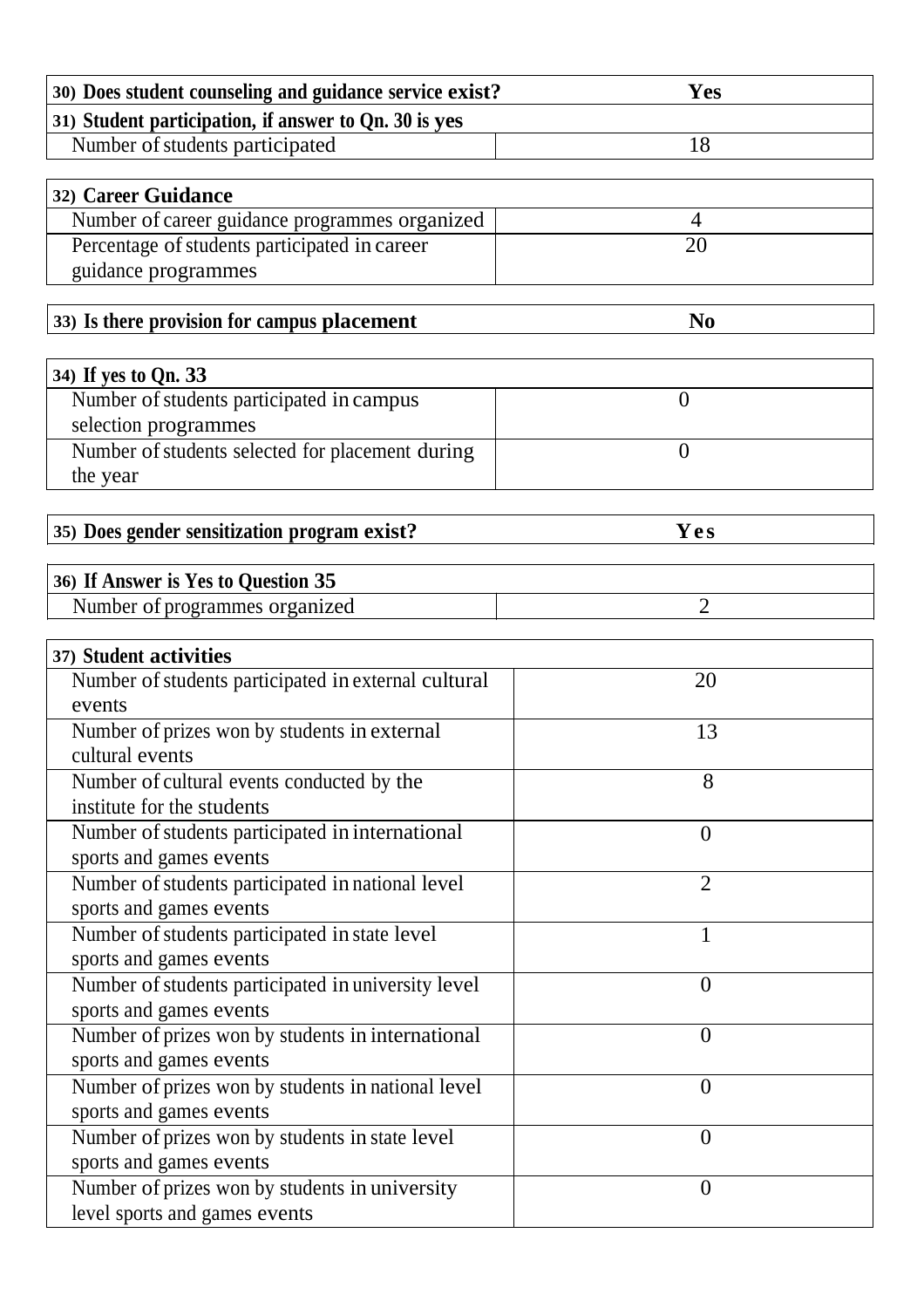| Number of sports and games events conducted by |  |
|------------------------------------------------|--|
| institute for the students                     |  |

| 38) Composition of students              |      |  |  |
|------------------------------------------|------|--|--|
| Percentage of Scheduled Caste            | 9.57 |  |  |
| Percentage of Scheduled Tribe            | 2.88 |  |  |
| Percentage of other backward communities |      |  |  |
| Percentage of women students             | 100  |  |  |
| Percentage of physically challenged      |      |  |  |
| Percentage of rural students             | 15   |  |  |
| Percentage of urban students             | 85   |  |  |

| 39) Scholarships and Financial Support             |              |
|----------------------------------------------------|--------------|
| Number of students availing financial support from | 47           |
| the institution                                    |              |
| Amount disbursed as financial support from the     | Rs. 2,00,440 |
| institution                                        |              |
| Number of students awarded scholarship from the    | 31           |
| institution                                        |              |
| Number of students received notable                | x            |
| national/international achievements/recognition    |              |

#### **SECTION V**

This section surveys the Governance and Innovation at the institution related to quality management. The educational management strategies adopted and in practice for achieving the objectives are focused.

| [41] Whether perspective plan for overall developmental activities is created? |  |  |
|--------------------------------------------------------------------------------|--|--|
| Yes                                                                            |  |  |
|                                                                                |  |  |

| $\vert$ 42) If the answer for Qn. 41 is yes, is the plan implemented and monitored? |  |  |
|-------------------------------------------------------------------------------------|--|--|
| Yes                                                                                 |  |  |
| No                                                                                  |  |  |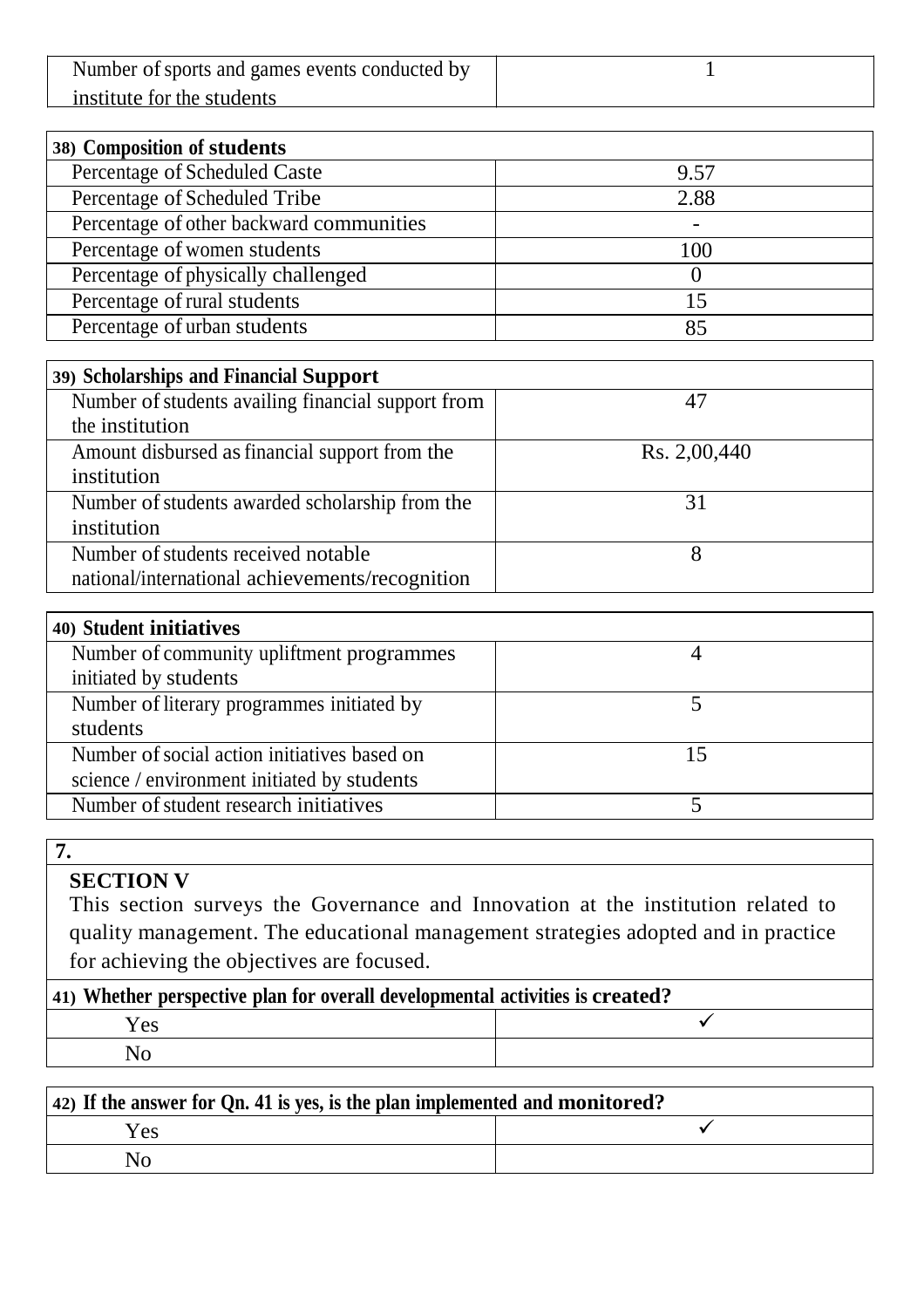| $\vert$ 43) Whether benchmarking is created for institutional quality management efforts? |  |  |
|-------------------------------------------------------------------------------------------|--|--|
| Yes                                                                                       |  |  |
|                                                                                           |  |  |

| 44) If the answer to Question 43 is Yes, please list the benchmarking in various areas of development |                                                       |  |
|-------------------------------------------------------------------------------------------------------|-------------------------------------------------------|--|
|                                                                                                       | in bullet format                                      |  |
| $\bullet$                                                                                             | <b>Continuous Internal Assessment</b>                 |  |
|                                                                                                       | Class room seminar by students                        |  |
| $\bullet$                                                                                             | 100% student feedback                                 |  |
| $\bullet$                                                                                             | Industrial visits                                     |  |
|                                                                                                       | Self-appraisal by faculty members                     |  |
| $\bullet$                                                                                             | Peer team appraisal                                   |  |
|                                                                                                       | Regular evaluation by administration                  |  |
| $\bullet$                                                                                             | Regular monitoring of students' attendance            |  |
| $\bullet$                                                                                             | Academic audit                                        |  |
| $\bullet$                                                                                             | Use of ICT (Information and Communication Technology) |  |
|                                                                                                       |                                                       |  |
|                                                                                                       |                                                       |  |
|                                                                                                       |                                                       |  |
|                                                                                                       |                                                       |  |

| 45) Is a Management Information System (MIS) in place? |  |  |
|--------------------------------------------------------|--|--|
| Yes                                                    |  |  |
| No                                                     |  |  |

#### **46) If answer to question 45 is Yes, please provide details of MIS applied to :**

- 1. Administrative procedures including finance
- 2. Student admission
- 3. Student records
- 4. Evaluation and examination procedures
- 5. Research administration

#### 6. Others

(enter the respective details corresponding to the serial numbers)

- 1. Maintenance of records in conventional form and digital form for submission to university/college/government as and when asked for.
- 2. Displaying list of students admitted in the college notice board and college website.
- 3. Students' records are maintained in conventional files and also in computer database.
- 4. Students are provided with their answer scripts for self checking
- 5. Development is in progress
- 6. Departmental meetings between the faculty and staff are convened to seek comments/ suggestions for improvement.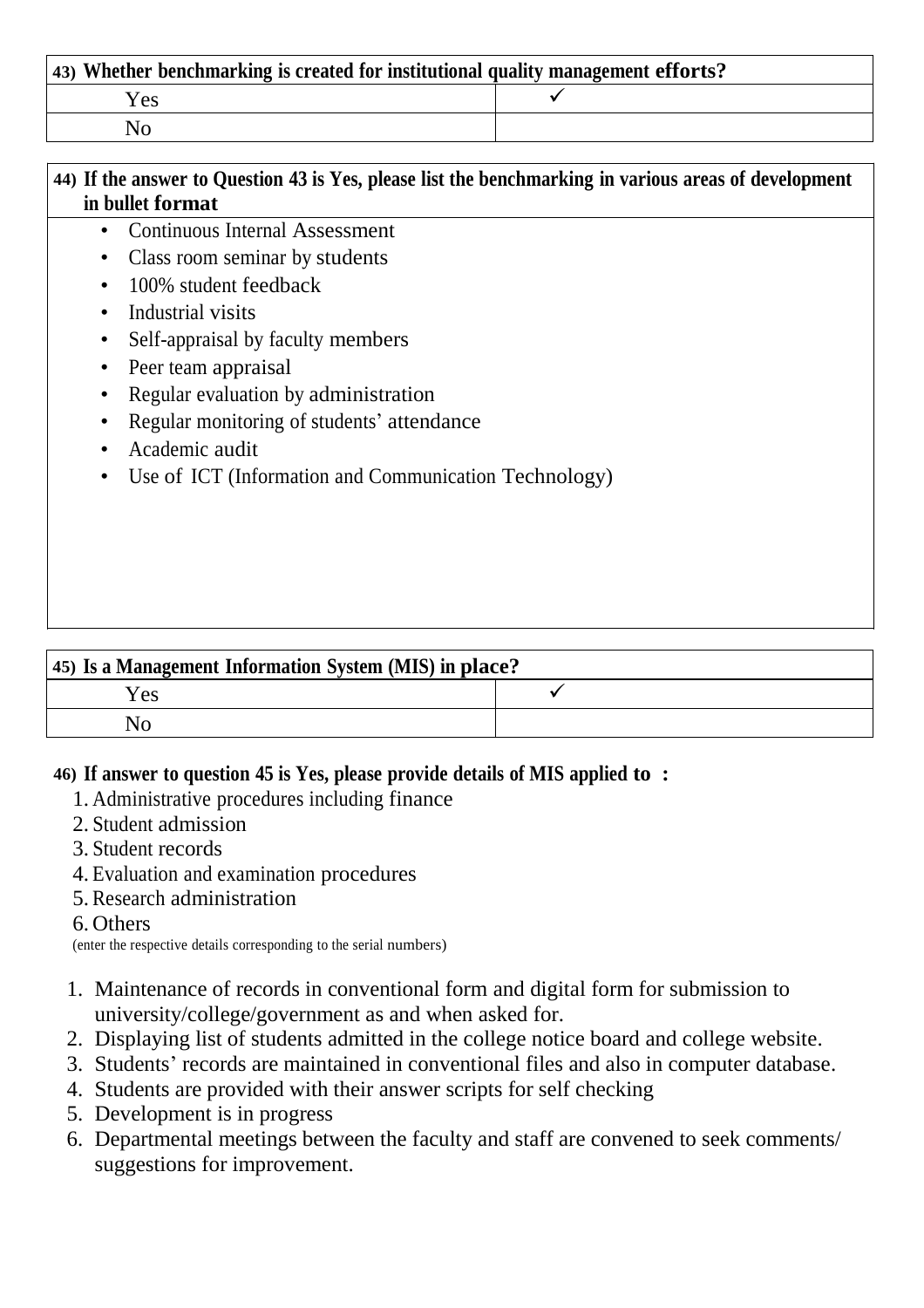| 47) Existence of learning resource management |     |  |
|-----------------------------------------------|-----|--|
|                                               | Yes |  |
| e-database in library                         |     |  |
| ICT and smart class room                      |     |  |
| e-learning sources (e-Books, e-Journals)      |     |  |
| Production of teaching modules                |     |  |
| Interactive learning facilities               |     |  |

| 48) Internal resource mobilization : Kindly provide the amount contributed |            |  |
|----------------------------------------------------------------------------|------------|--|
| Research                                                                   | <b>Nil</b> |  |
| Consultancy and training                                                   | Nil        |  |
| Student contribution                                                       | Nil        |  |
| Alumni contribution                                                        | Rs. 55,279 |  |
| Well-wishers                                                               | Rs. 34,623 |  |

| 49) Infrastructure and welfare spending: Please specify the amount |               |  |
|--------------------------------------------------------------------|---------------|--|
| Amount spent for infrastructure development                        | Rs. 35,00,000 |  |
| Amount spent for student welfare                                   | Rs. 2,00,440  |  |
| Amount spent for staff welfare                                     | <b>Nil</b>    |  |

| 50) Is delegation of authority practiced? |  |
|-------------------------------------------|--|
| <b>Yes</b>                                |  |
|                                           |  |

| 51) Does grievance redressal cell exist? |     |  |
|------------------------------------------|-----|--|
|                                          | Yes |  |
| Faculty                                  |     |  |
| <b>Students</b>                          |     |  |
| <b>Staff</b>                             |     |  |

| [52] Grievances received from faculty and resolved (Enter a number; 0 for nil) |  |  |
|--------------------------------------------------------------------------------|--|--|
| Number of grievances received                                                  |  |  |
| Number of grievances resolved                                                  |  |  |

| (53) Number of grievances received from students and resolved (Enter a number; 0 for nil) |  |  |
|-------------------------------------------------------------------------------------------|--|--|
| Number of grievances received                                                             |  |  |
| Number of grievances resolved                                                             |  |  |

| 54) Number of grievances received from other staff members and resolved (Enter a number; 0 for nil) |  |  |
|-----------------------------------------------------------------------------------------------------|--|--|
| Number of grievances received                                                                       |  |  |
| Number of grievances resolved                                                                       |  |  |

| 55) Has the institution conducted any SWOT analysis during the year |  |  |
|---------------------------------------------------------------------|--|--|
| Yes                                                                 |  |  |
| No                                                                  |  |  |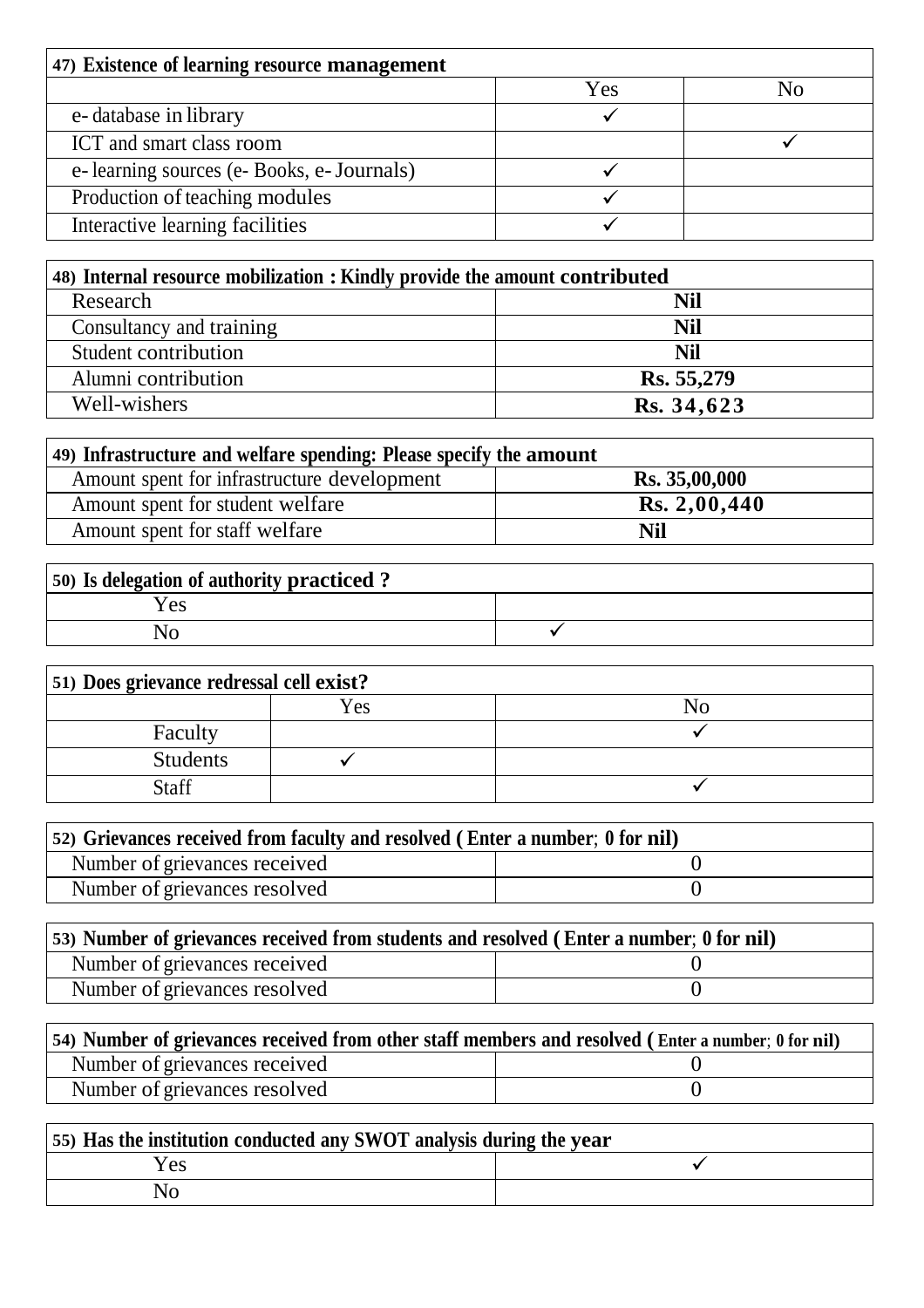#### **56) The SWOT analysis was done by internal or by external agency** Internal  $\checkmark$ External

#### **57) Kindly provide three identified strengths from SWOT Analysis (in bullet format)**

- Good quality of students
- Highly qualified Faculty
- Disciplined Environment

**58) Kindly provide three identified weaknesses from the SWOT analysis (in bullet format)**

- Lack of space
- Vacant teaching posts
- Lack of students' Hostel

#### **59) Kindly provide two opportunities identified from the SWOT analysis (in bullet format)**

- Very good ambience
- Apolitical Students' Union

**60) Kindly provide two identified challenges/threats from SWOT analysis (in bullet format)**

- Fully equipped language lab as recommended by NAAC Peer team
- To sustain the quality of the college in spite of increasing student strength

#### **61) Identify any significant progress made by the institution towards achieving the goals and objectives during the year (list below in bullet format)**

- Development committee has been formed to look after hostel and satellite campus
- Department of Mathematics constructed a P.G. Computer lab
- The Department of Chemistry has organized a UGC sponsored National seminar to observe International Year of Chemistry
- UGC sponsored National seminar organized by the Department of Mathematics
- Workshop on 'Presentation skill' organized by British Council, Kolkata in 2011-12
- College received 'Best College' award for NSS activities
- Devika Mahaswary of Psychology (H) obtained 12th rank in Bowling at National Level (ladies)